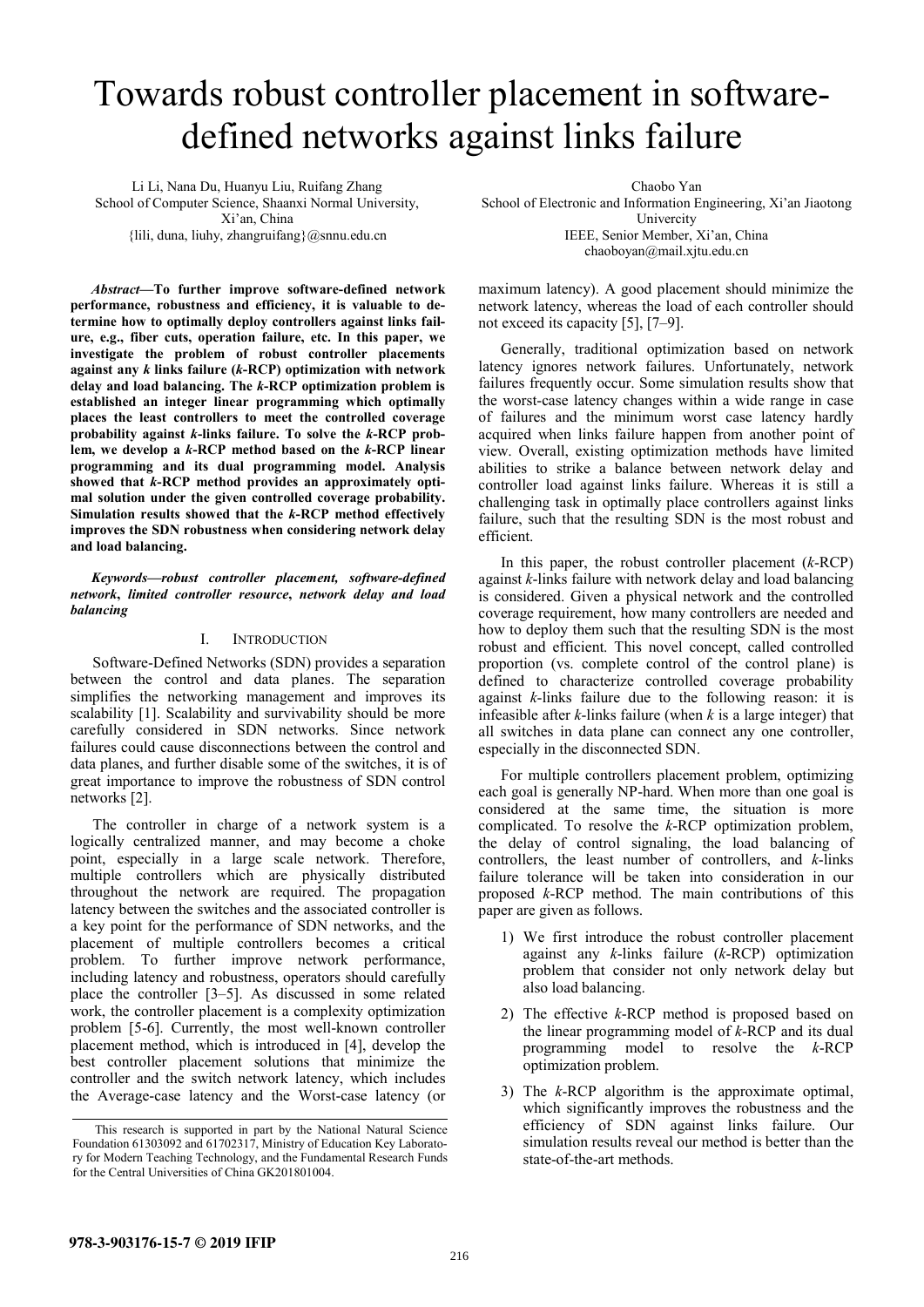The rest of the paper is organized as follows. In section II, we review the related works. The problem is formally articulated and the evaluation metrics are discussed in section . In section , the *k*-RCP optimization models are established. And the *k*-RCP algorithm is described in details. In section , the effectiveness of the *k*-RCP method is demonstrated by experimental results. We briefly conclude in section .

## II. RELATED WORK

More and more researchers have studied the controller placement problem. The controller placement (CP) optimization problem was first defined in [4]. The CP optimization problem mainly concerns on two questions: how many and where controllers should be deployed. Heller et al. introduced the controller placement problem and explored the tradeoffs when optimizing for minimum latency between nodes and controllers [4]. They found that, one controller is enough to meet common network expectations with respect to communications delay (but obviously not fault tolerance) in some cases. Multiple controllers have declared best performance e.g. [1], [3], [10], network delay is not the only factor that should be focused since the capacity of a controller is limited. Yao et al. considered that the load of a controller should not exceed its capacity, and defined a capacitated controller placement problem (CCPP) [9].

Some other works of CP optimization problem considered the reliability of networks. In [11], J.Ros et al. defined a fault tolerant controller placement problem (FTCP) and exploit a heuristic algorithm to meet the reliability and give an upper bound on the number of controllers. They found that each node is required to connect to 2 or 3 controllers, which typically provide ample reliability [12]. In [3], Guo et al. consider two problems, the controller placement under comprehensive network state problem (CPCNS) and the controller placement under single link failure problem (CPSLF) are discussed, to evaluate the reliability of networks, where a traversal algorithm and a greedy-based algorithm are used to find the best solution to meet the requirement of these two problems. Another work that deals with controller placements from a reliability view point is due to Hu et al. [13]. In this case, they compared different placement algorithms, such as l-w-greedy, simulated annealing, and brute force. The brute force is proved the best solution without considering the time.

Many of the works solved the CP optimization problem with more than one metric, e.g. latency and reliability. In [14-15], the Pareto-optimal controller placement (POCO) framework is proposed to search all the candidate solutions with respect to different performance metric. Lange et al. extend the POCO framework with heuristic to make it work in large or dynamic topologies [6]. However, the number of controllers to be deployed in the network is an input parameter in the POCO framework. In addition, Hu et al. extended controller placements work in [16]. A metric called expected percentage of control path loss to measure reliability is proposed. However, similar to [14-15], the number of controllers is given as input, each switch only connects to its nearest controller, and only one-failure scenarios are considered. In advance, it is impossible to know how many controllers are required in a large scale network.

Facility location problem is a fundamental problem in operations research and theoretical computer science. The Uncapacitated Facility Location Problem (UFLP) is one of the most basic facility location problems. *k*-RCP algorithm is inspired by the primal-dual method for UFLP [17]. Jian and Varizani present approximation algorithms for UFLP achieving approximation guarantees of 3 [17]. The currently best approximation ratio is 1.488 by Li [18] based on nonuniformly randomized rounding and dual fitting technique. Many variants of the UFLP have been proposed, such as the hard(soft) capacitated facility location problems [19], *k*-level facility location problem [20] and facility location problem with outliers [21-22], among others.

In summary, existing optimization methods have limited abilities to strike a balance between network delay and controller load against links failure. In this paper, we focus on the *k*-RCP optimization problem, and to consider that how many controllers are needed and how to deploy the least number of controllers such that the resulting SDN is the most robust and efficient.

# III. PROBLEM STATEMENT

## *A. Evaluation metrics*

For a network denoted by  $G = (V, L)$ , where  $V =$  $\{1,2,\ldots i,\ldots,j,\ldots,n\}$  is the set of nodes (switches), C is a set of controller, and  $V/C$  represents the set of ordinary switch. We assume every node is a candidate of the controller deployed location, so we would not make the distinction between nodes and switches, and  $V = C \cup V/C$ . *L* is set of physical links, and link  $(i, j) \in L$ .  $C^0$  represents the set of controllers that have been deployed initially in the network graph G,  $C^0 \subseteq C$ .

In this paper, we introduce controlled proportion (*Cpr*) metric and transmission efficiency (*TE*) metric to measure the robust connectivity and the efficiency of an existing SDN under *k*-links failure, respectively.

In this paper, all nodes and links are of equal importance. The links are undirected. All the following definitions refer to a graph with *n* nodes unless explicitly specified. We first define controlled proportion (*Cpr*) metric to quantitatively characterize the robust connectivity against any *k* links failure, it represents the number of switch that can access any one controller in a SDN. The definition of *Cpr* metric is as follows:

$$
Cpr = n_c/n, \tag{1}
$$

where  $n_c$  represents the total number of served switches that can receive the control signaling. Note, the required controlled proportion is to meet the request of a specific application.

The *k*-RCP optimization problem focuses on not only the robust connectivity, but also the efficiency of the SDN against *k* links failure. We introduce transmission efficiency (*TE*) metric to characterize the delay between the switch and the associated controller, and the delay between the controllers. Before defining the *TE* metric, we need to give the following explanations.

In order to simplify the problem, we use the distance between nodes to describe the propagation delay. Let  $d_{ij}$ denotes the distance between node (switch) *i* and node (switch) *j*. If there is no path between switches *i* and *j*,  $d_{ij}$  =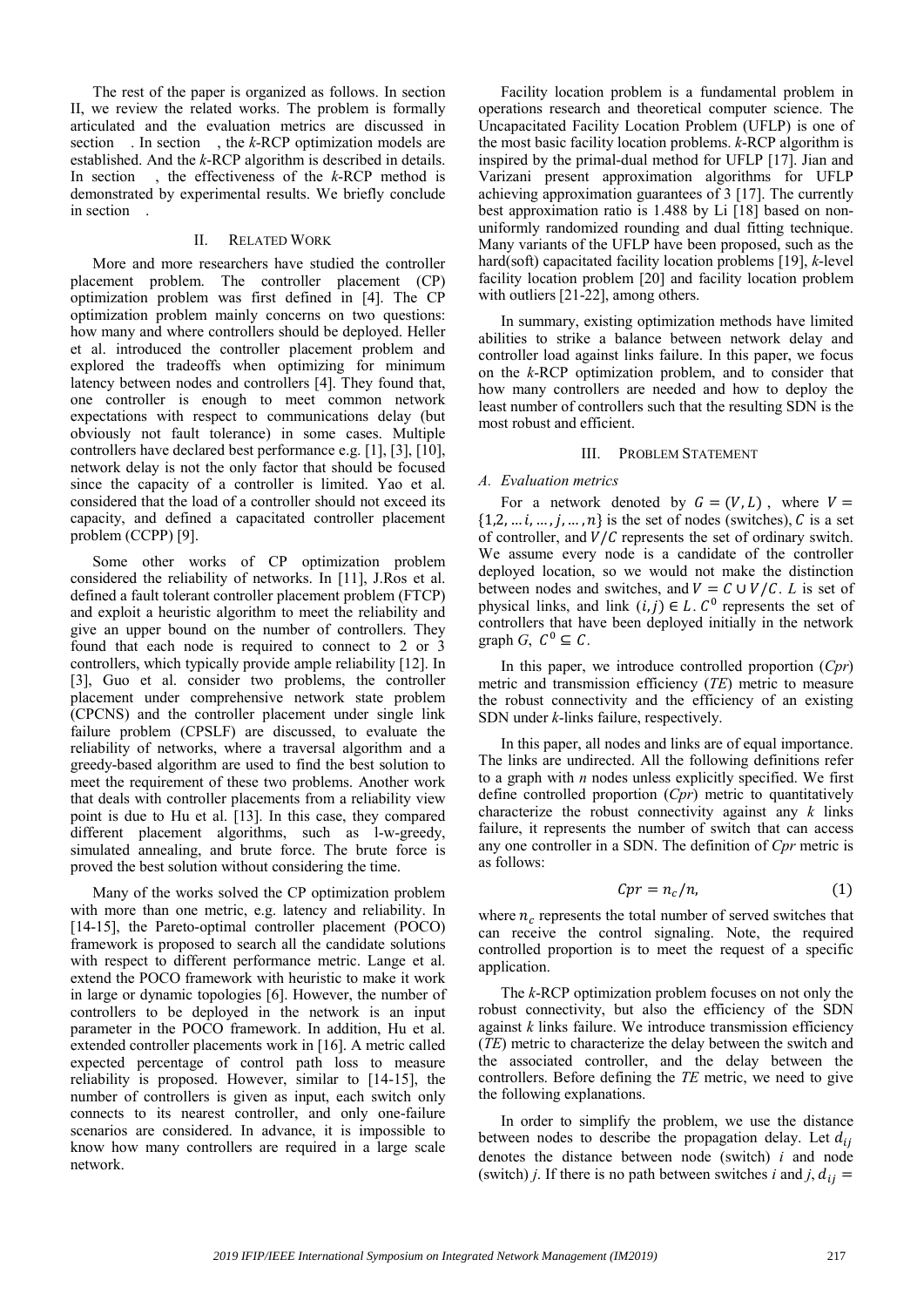∞. We follow the definition of efficiency in [23] in this paper. Let  $e_{ij} = 1/d_{ij}$  represents the efficiency between two switches  $i$  and  $j$ . The aim of using  $e_{ij}$  is to avoid the case where the distance between the switches is  $\infty$  in the disconnected SDN. Note that  $e_{ii} = 1$  indicates that the efficiency is 1 where switch *i* can access the controller resources deployed on itself.

For a given SDN, the transmission efficiency (*TE*) is defined as:

$$
TE = \sum_{i \in V/C} sw_i + \frac{1}{2} \sum_{p \in C} \sum_{q \in C} \frac{1}{d_{pq}},
$$
 (2)

where  $sw_i = max_{j \in \mathcal{L}} 1/d_{ij}$  ( $i \in V/\mathcal{C}$ ) indicates that switch *i* can access the nearest controller *j*. The previous item in (2)  $\sum_{i \in V/C} sw_i$  describes the efficiency of an ordinary switch when it access the controller in SDN, and the latter represents how well difficulty on exchanging information between controllers. The larger *TE* is, the easier switches in the SDN to access controller resources.

In fact, a certain number of links failure may cause huge data loss and connectivity disruption in some networks. The cost of repairing or reconfiguring these networks is high. Therefore, this paper focuses on how to optimize the configuration of limited controller resources under the worst-case of *k*-links failure, so that the SDN can not only meet the required controlled proportion, but also take into account the SDN transmission efficiency and load balancing.

For a network  $G(V, L)$ ,  $n = |V|$  and  $m = |L|$ . Let *S* be the set of scenes with arbitrary links failure, and the scene space is  $2^m$ . The probability of occurrence of each scene  $s(s \in S)$  is denoted as  $q<sup>s</sup>$ . Among them, the set of scenes where *k*-links failure is denoted as  $S_k(S_k \subset S)$ , and the worst case is denoted as  $s_b(s_b \in S_k)$ . Next we will discuss the *k*links removed in the worst-case.

In graph theory, betweenness is a measure of centrality in a graph based on shortest paths. Link betweeness is a measure of the number of shortest paths between pairs of nodes that run along the link [24]. We use  $L^{s_b}$  represents the set of  $k$ -links removed in the worst-case links failure ( $k =$  $|L^{s_b}|$ ). Each link in  $L^{s_b}$  is removed based on link betweenness descending order in a SDN.

## *B. Problem description*

Consider a SDN network with *n* nodes and *m* links, represents as an undirected graph  $G(V, L)$ . The *k*-RCP optimization problem can be formulated as: given a graph  $G(V, L, C^0)$  and a required controlled proportion  $Cpr$ , how to deploy the set of controllers  $C(C^0 \subseteq C)$  under any *k*-links removed, so that the *G*(*V,L,C*) can not only meet the required controlled proportion, but also take into account the transmission efficiency and load balancing in the SDN.

For example in Fig.1, it illustrates how to deploy two more proper controllers to improving the load balancing and reducing the delay in the resulting graph. Given the required controlled proportion *Cpr*=6/8 in Fig.1. There is a graph with 8 switches and 9 links, where  $V = \{1,2,3,4,5,6,7,8\}$ ,  $L=\{(1,2),(2,3),(3,4),(4,5),(5,6),(6,7),(7,8),(1,8),(4,8)\}\,$ , and  $C^{0} = \{4\}$  in Fig.1(a). The removal of links (1,8) and (3,4) will disconnect the initial graph  $(Fig.1(a))$ . In the case, the *Cpr* is 5/8, switches 4, 5, 6, 7 and 8 can access the controller on switch 4, however, switches 1, 2 and 3 on the other subgraph cannot access the controller on switch 4. Whereas,



TABLE I CONTROLLERS AND ITS CONTROLLED SWITCHES

| <b>Controller</b> | <b>Controlled Switches</b> |
|-------------------|----------------------------|
|                   |                            |
|                   |                            |
|                   |                            |

when deploying two new controllers on switches  $\{2, 6\}$ ,  $C=$  $\{2,4,6\}$ , the removal of arbitrarily two links in Fig.1(b) all can meet the required controlled proportion .

At the same time, the load balancing of controllers is achieved (see TABLE Ⅰ) and the delay between controllers and switches is reduced.

## IV. ROBUST CONTROLLER PLACEMENT METHOD

This section is devoted on presenting the *k*-RCP optimization problem models and devising the efficiency *k*-RCP algorithm for robust controller placement.

## *A. k-RCP model*

The *k*-RCP optimization problem is first modeled as an Integer Linear Programming (ILP) model, termed *k*-RCP ILP, which optimally deploy the limited controllers to meet the required controlled proportion against any *k*-links failure in SDN. The *k*-RCP ILP (L1 for short) model includes:

#### Data:

- $S_k$ : a set of all scenes of *k*-links removed from the SDN;
- $S_k$ : any a scene of *k*-links removed from the SDN,  $s_k \in S_k$ ;
- $\bullet$   $s_b$ : corresponding worst-case of *k*-links removed,  $s_h \in S_k$ ;
- $\bullet$   $q^{s_k}$ : the probability of occurrence of scene  $s_k$ ,  $\sum_{s_k \in S_k} q^{s_k} = 1;$
- $\bullet$   $q^{s_b}$ : the probability of occurrence of the worst case of *k*-links removed.
- $f_i$ : the cost of placing a controller on switch *j*;
- $c_{ij}^{s_k}$ : the delay between switch *i* and the controller *j* under the scene  $s_k$ ;
- $\bullet$  *Cpr*: the required controlled proportion.

Variables:

•  $x_j$ : 0-1 variable,  $x_j = 1$  means that switch *j* is selected to place a controller resource, otherwise it is  $0$ :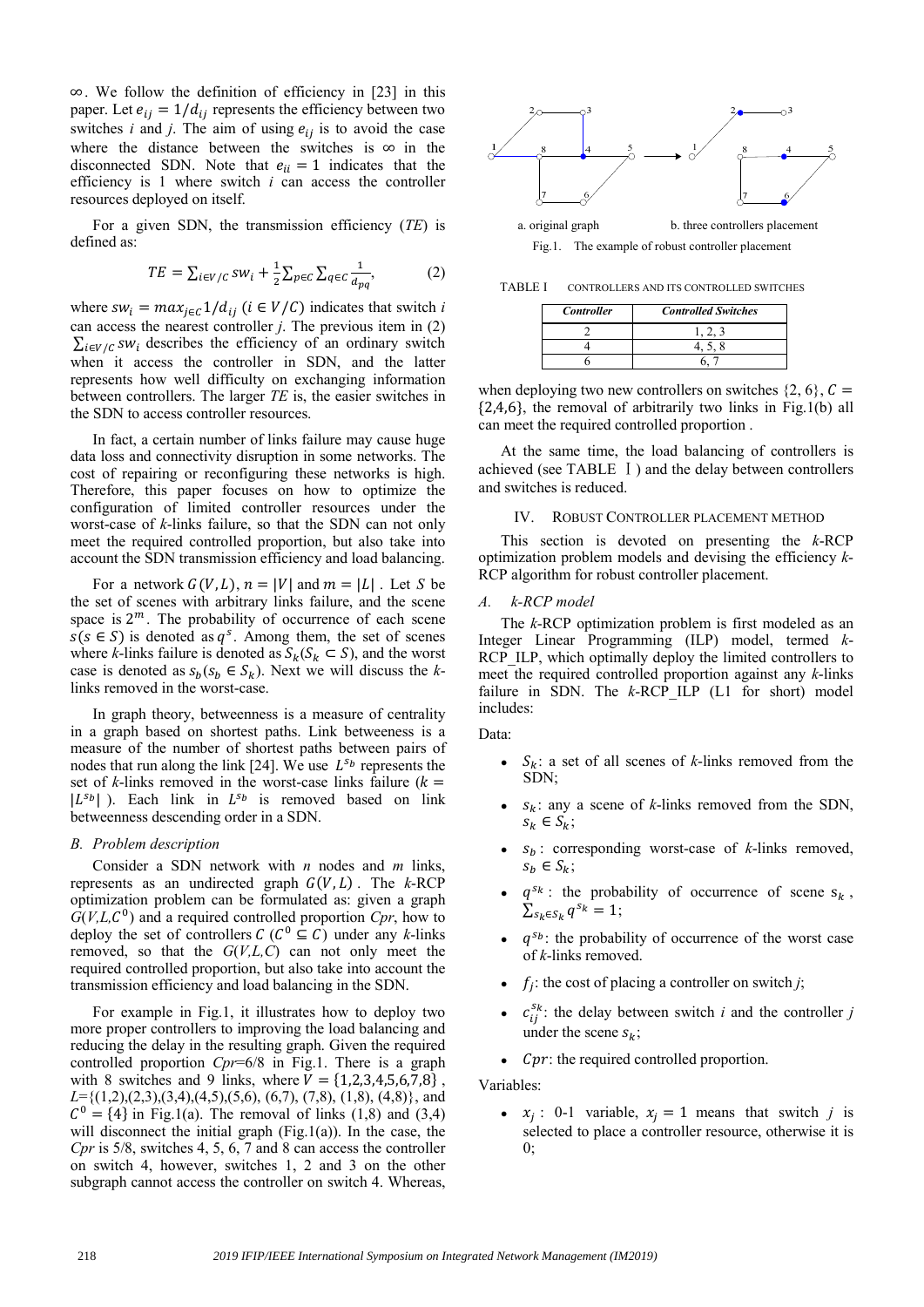- $y_{ij}^{s_k}$ : 0-1 variable,  $y_{ij}^{s_k} = 1$  means that switch *i* is served by controller *j* under the scene  $s^k$ , otherwise  $y_{ii}^{s_k} = 0$ ;
- $r_i^{s_k}$ : 0-1 variable, indicates whether or not the switch  $i$  is served by a controller under the scene  $s_k$ , and if the switch *i* is served by a controller,  $r_i^{s_k} = 1$ , otherwise  $r_i^{s_k} = 0$ .

Objective:

Min 
$$
\sum_{j \in V} f_j \cdot x_j + \sum_{s_k \in S_k} q^{s_k} \cdot \sum_{i \in V} \sum_{j \in V} c_{ij}^{s_k} \cdot y_{ij}^{s_k}
$$
 (L1-1)

Constraints:

$$
y_{ij}^{s_k} \le x_j \quad \forall i, j \in V, \forall s_k \in S_k \tag{L1-2}
$$

$$
\sum_{j \in V} y_{ij}^{s_k} + r_i^{s_k} = 1 \quad \forall i \in V, \forall s_k \in S_k \quad (L1-3)
$$

$$
\textstyle \sum_{i \in V} r_i^{s_k} \leq n(1 - Cpr) \quad \forall s_k \in S_k \qquad (\text{L1-4})
$$

$$
y_{ij}^{s_k},x_j,r_i^{s_k}\in\{0,1\}~~\forall i,j\in V, \forall s_k\in S_k~~({\rm L}1\text{-}5)
$$

Remarks:

- The objective function of *k*-RCP\_ILP (L1) is to minimize the number of controllers deployed in a SDN considering the transmission efficiency between switches and controllers, and controllers themselves under any *k*-links removed. In the objective function (L1-1), the delay  $c_{ij}^{s_k}$  is used to describe the transmission efficiency between switches *i* and *j*; the cost  $f_i$  is used to control the number of controllers that are deployed in the SDN;
- Constraint (L1-2) indicates that if switch *i* can be served by controller *j*, then the controller *j* must be able to provide control services. If  $x_j = 0$ ,  $y_{ij}^{s_k} =$  $0, i \in V$ ; if  $x_j = 1$ , then  $y_{ij}^{s_k} = 1$  or  $0, i \in V$ ;
- Constraint (L1-3) ensures each switch is either a served switch or unserved switch. In particular,  $y_{jj}^{s_k} = 1$  means switch *j* is a controlled switch under the scene  $s_k$ ;
- Constraint (L1-4) is very important, which ensures the controlled proportion of the resulting network is larger than the given required controlled proportion following any removal of *k*-links;
- Finally, constraint (L1-5) denotes the binary domain constraints on the variables  $x_j$ ,  $y_{ij}^{s_k}$  and  $r_i^{s_k}$ .

It is hard to find the optimal controller set *C* under any *k* links removed so that the controlled proportion is larger than the given requirement. In order to simplify the problem, this paper focus on how to optimize the placements of limited controllers resources under the worst-case *k*-links removed. So we assume the probability of the worst-case *k*-links removed is 1,  $q^{s_b} = 1$ .

To solve the *k*-RCP\_ILP (L1), we relax *k*-RCP\_ILP (L1) with  $q^{s_b} = 1$  and establish its linear programming model *k*-RCP LP (L2) as follows:

Objective:

Min 
$$
\sum_{j \in V} f_j \cdot x_j + \sum_{i \in V} \sum_{j \in V} c_{ij}^{s_b} \cdot y_{ij}^{s_b}
$$
 (L2-1)

Constraints:

$$
y_{ij}^{s_b} \le x_j \qquad \qquad \forall i,j \in V \qquad \qquad \text{(L2-2)}
$$

$$
\sum_{j \in V} y_{ij}^{s_b} + r_i^{s_b} = 1 \qquad \forall i \in V \qquad (L2-3)
$$

$$
\sum_{i \in V} r_i^{s_b} \le n(1 - Cpr) \tag{L2-4}
$$

$$
y_{ij}^{s_b}, x_j, r_i^{s_b} \ge 0 \t\t \forall i, j \in V \t\t (L2-5)
$$

Since this model is a minimum optimization problem, constraint (L2-3) is equivalent to:

$$
\sum_{j \in V} y_{ij}^{s_b} + r_i^{s_b} \ge 1 \quad \forall i \in V \qquad \text{(L2-6)}
$$

To further solve the linear programming, we utilize its dual model of L2. The dual model *k*-RCP\_DOLP (L3) is established:

Objective:

Constraints:

$$
\max \quad \sum_{i \in V} \alpha_i + n(\alpha - 1)q \quad (L3-1)
$$

$$
\sum_{i \in V} \beta_{ij} \le f_j \qquad j \in V \qquad (L3-2)
$$

$$
\alpha_i - \beta_{ij} \le c_{ij} \qquad \forall i, j \in V \quad (L3-3)
$$

$$
\alpha_i - q \le 0 \qquad \qquad \forall i \in V \qquad (L3-4)
$$

$$
\alpha_i, \beta_{ij}, q \ge 0 \qquad \qquad \forall i, j \in V \quad \text{(L3-5)}
$$

The dual variable  $\beta_{ij}$  can be viewed as the contribution of switch *i* to the placing cost  $f_i$  of controller *j* that can be connected with switch *i*. The dual variable  $\alpha_i$  can be viewed as the total cost of switch *i*. The total cost includes the delay  $c_{ij}$  and the dual variable  $\beta_{ij}$  caused by switch *i*. The dual variable *q* is defined as the maximum value in all of the values  $\alpha_i$ ,  $(\forall i \in V)$ .

# *B. k-RCP algorithm*

The *k*-RCP algorithm includes two sub-algorithms: the *k*-RCP-GN algorithm and the *k*-RCP-DOLP algorithm. The *k*-RCP-GN algorithm characterizes *k*-links removed under the worst-case. The *k*-RCP-GN algorithm is based on the *k*-RCP-DOLP dual model to find the minimum and optimal controller set.

## *1) k-RCP-GN algorithm*

The classic community discovery algorithm, GN algorithm, can not only extract the community structure but also divide a network into relatively uniform subnets at fast speed. The relatively uniform size block will be better for the load balance for multiple controller placement. Therefore, we use the *k*-RCP-GN algorithm to describe the worst-case *k*-links removed scene in the SDN. The main steps of the *k*-RCP-GN algorithm are described below:

- Initial value:  $num=0$ ,  $L^{s_k} = \emptyset$ ;
- Sort links according to the link betweenness, and remove link *l* with the largest link betweenness in the network;
- $num = num + 1, L^{s_k} = L^{s_k} \cup \{l\};$
- Check the value of num. If *num*<*k*, perform step 2; If *num*= *k*, perform step 5;
- The set of  $k$ -links removed is  $L^{s_k}$  under the worstcase links failure.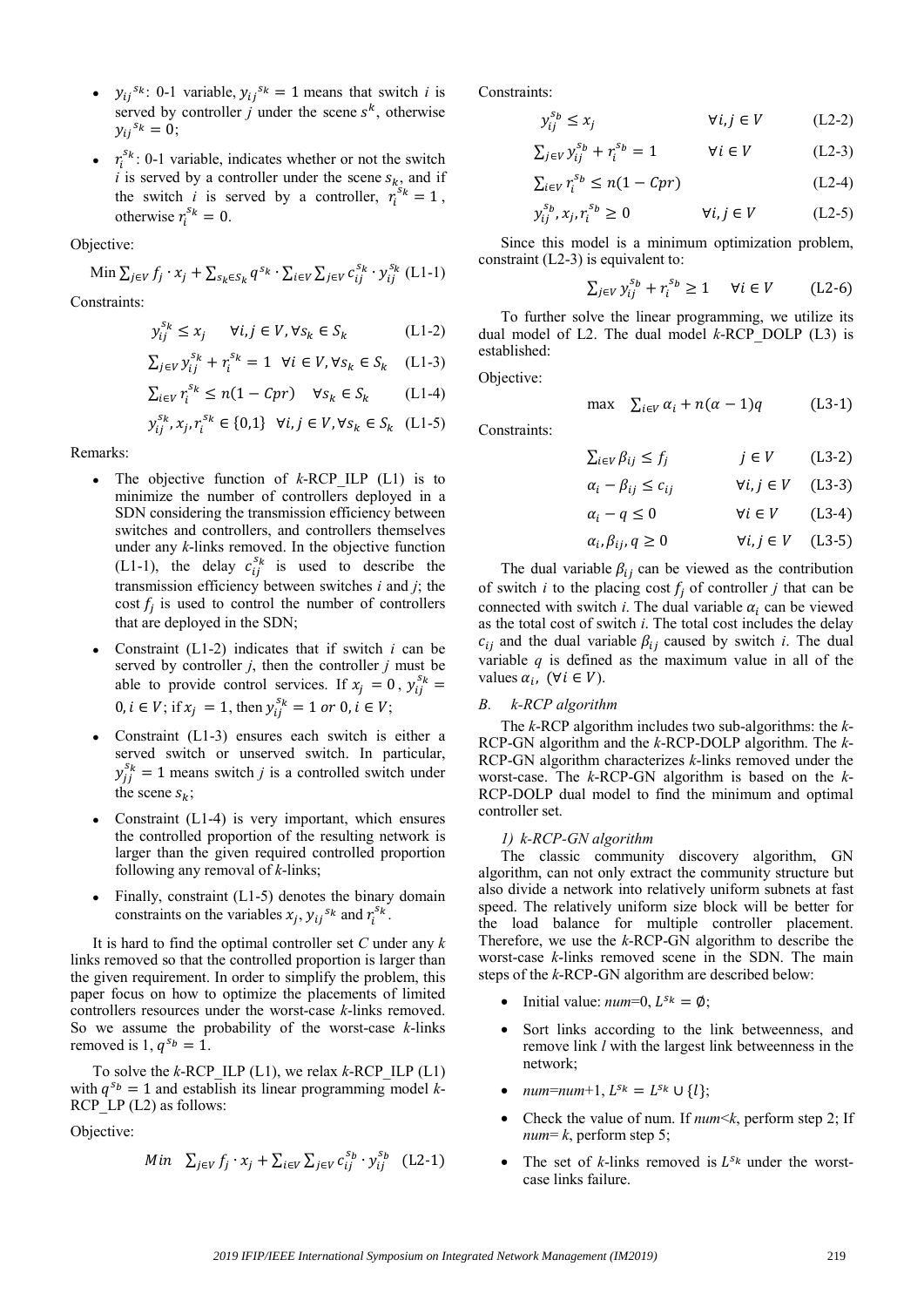## *2) k-RCP-DOLP algorithm*

This paper proposes a *k*-RCP-DOLP approximation algorithm to deploy the minimum number of controller considering the required *Cpr* and *TE* metric against links failure. The *k*-RCP-DOLP algorithm draws on the dual approximation algorithm in Uncapacitated Facility Location Problem (UFLP) [17], and is redesigned and optimized based on the *k*-RCP problem proposed in this paper. The main steps of *k*-RCP-DOLP algorithm are as follows.

According to L2 model and L3 model, the following equation is established in a perfect situation:

$$
\sum_{i \in V} \beta_{ij} = f_j \qquad j \in V \qquad (L3-6)
$$

$$
\alpha_i - \beta_{ij} = c_{ij} \qquad \forall i, j \in V \tag{L3-7}
$$

- Initial value:  $\alpha_i = 0$ ,  $\beta_{ij} = 0$ ,  $\forall i, j \in V$  and  $C = \emptyset$ . For any *i* and *j*,  $\alpha_i$  can increase, and  $\beta_{ij}$  can not increase;
- $\alpha_i = \alpha_i + 1$  for  $\alpha_i$  which is marked that can be increased;
- If there is a switch pair  $(i,j)$  that satisfies the equation  $\alpha_i = c_{ij}$   $\forall i, j \in V$ , execute step 4, if it does not exist, execute step 5;
- The path  $(i, j)$  which satisfies the constraint  $\alpha_i = c_{ij}$ is marked tight, simultaneously the  $\beta_{ij}$  is marked that can be increased in the next cycle. At this time,  $\alpha_i$  is increased synchronously with  $\beta_{ij}$  to ensure that the constraint (L3-7) is satisfied. If the switch *j* has been selected as a controller, then marking that switch *i* has been controlled and its controller is *j*;
- $\beta_{ij} = \beta_{ij} + 1$  for  $\beta_{ij}$  which is marked that can be increased;
- If there is a switch  $j$  that satisfies the constraint  $(L3 -$ 6),  $\sum_{i \in V} \beta_{ij} = f_i$ , execute Step 7, and if it does not exist, execute Step 9;
- Finding the switch set  $V^t$  satisfying the constraint (L3-6),  $V^t = \{j \mid \sum_{i \in V} \beta_{ij} = f_j\}$ , and counting the number of switches that can be connected by *j* for all  $j \in V^t$ . Selecting the switch  $j$  from  $V^t$  which has the largest number of connectable switches. How do you know which switch can be connected by the switch  $j \in V^t$ ? All switches that are tight with the switch  $j \in$  $V<sup>t</sup>$  and not yet connected by the other already assured controller are the switch that can be connected by the switch  $j \in V^t$ ;
- Marking  $j'$  is a controller,  $C = C \cup \{j'\}$ , and  $j'$  is no longer an ordinary switch. Marking the switch *i*, *i*∈ {switches can be connected by the switch  $j'$ }, can be controlled by  $j'$ , and marking  $\alpha_i$ ,  $\beta_{ij}$ ,  $i \in \{$ switches can be connected by the switch  $j'$  } no longer increase;
- If the number of controlled switch is larger than *Cpr*\**n*, terminating the program. Otherwise, starting the next cycle and continuing from Step 2.

# *C. Performance analysis*

In this section, we analyze the time complexity of *k*-RCP algorithm. The *k*-RCP algorithm consists of *k*-RCP-GN, *k*-RCP-DOLP. The *k*-RCP-GN algorithm is based on the classical community extraction algorithm which is called GN algorithm [25].  $O(mn)$  is the time complexity of Floyd algorithm which is used to calculate the shortest path in *k*-RCP-GN. Floyd algorithm needs to be called *k* times in *k*-RCP-GN because of the *k* removing links. Therefore, the time complexity of the  $k$ -RCP-GN algorithm is  $O(kmn)$ . In the  $k$ -RCP-DOLP algorithm, there are at most  $n$  iterations. In order to find the pairs of switches satisfying the constraint  $\alpha_i = c_{ij}$  in each iteration, *k*-RCP-DOLP algorithm requires traversing the  $n \times n$  matrix at the worst case. Therefore, the time complexity of *k*-RCP-DOLP algorithm is  $O(n^3)$ . In summary, the time complexity of the *k*-RCP algorithm is  $O(kmn + n^3)$ . The time complexity of Branch and Bound method is  $O(2^n)$  by traversing all the feasible solutions.

## V. SIMULATION RESULTS AND RELEVANT DISCUSSION

In this section, we evaluate the robustness and efficiency of SDN against links failure by comparing our *k*-RCP method with typical controller placement methods: Averagecase Latency method [4], Worst-case Latency method [4] and Branch and Bound method. In this paper, we use two actual networks: the OS3E network (see Fig. 2), the network topology with 34 nodes and 42 links, and the US Carrier network from the Internet Topology Zoo with 139 nodes and 166 links.

## *A. OS3E network*

We first study the effectiveness of our *k*-RCP method and three typical controller placement methods against the worst-case links removed in OS3E network (Fig. 2).



Fig.2. Comparison results of optimized controller placement in OS3E network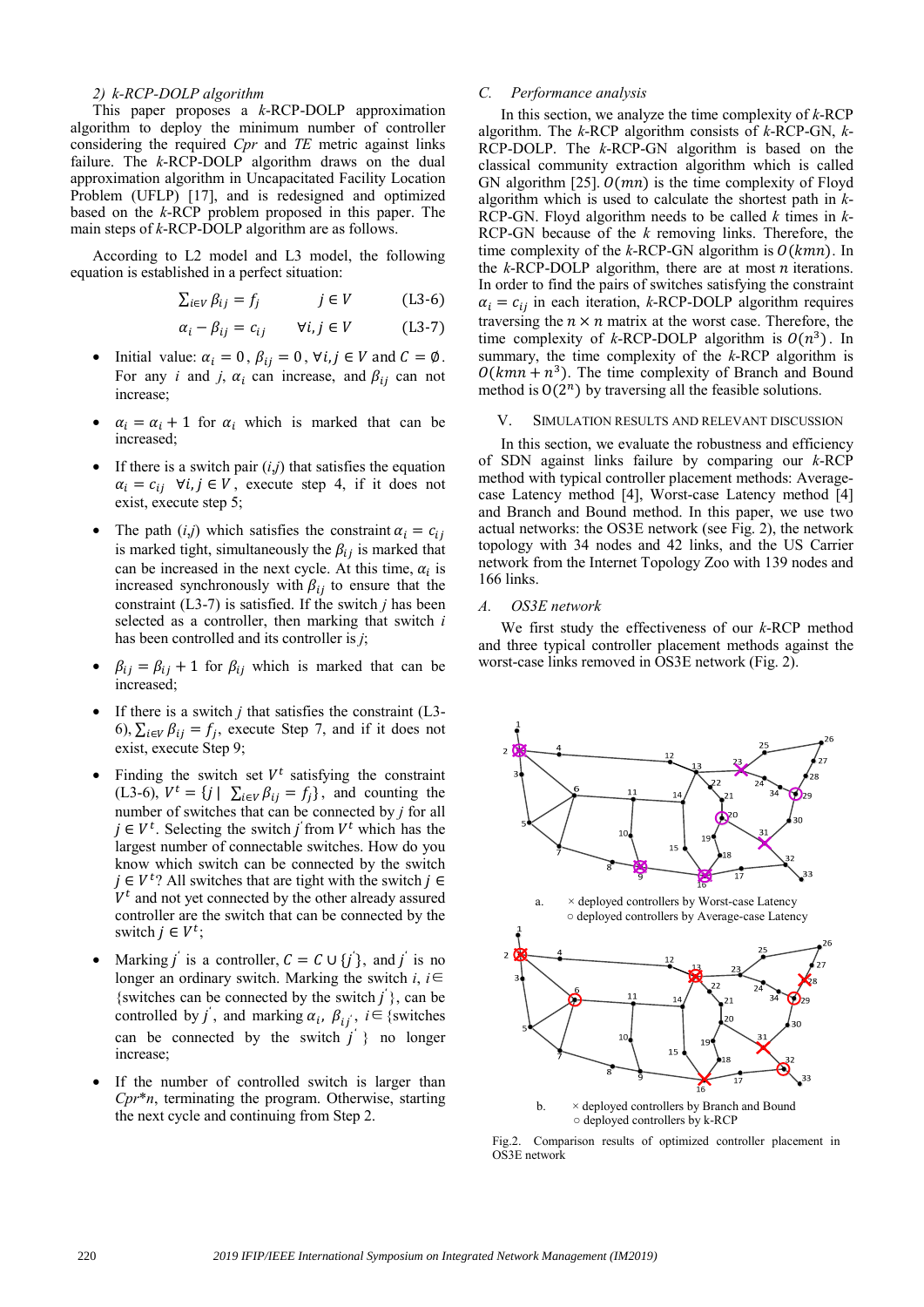TABLE II LOAD OF CONTROLLER OF BRANCH AND BOUND

| <b>Controllers</b> | <b>Controlled switches</b>     | Load |
|--------------------|--------------------------------|------|
|                    | 1,2,3,4,5,6,7,11               |      |
| 13                 | 12, 13, 14, 21, 22, 23, 24, 25 |      |
| 16                 | 8.9.10.15.16.17.18.19          |      |
| 28                 | 26, 27, 28, 29, 34             |      |
|                    | 20, 30, 31, 32, 33             |      |

TABLE III LOAD OF CONTROLLER OF K-RCP

| controllers | controlled switches                | load |
|-------------|------------------------------------|------|
|             | 1,2,3,4,12                         |      |
|             | 5,6,7,8,9,10,11                    |      |
|             | 13, 14, 15, 21, 22                 |      |
| 29          | 23, 24, 25, 26, 27, 28, 29, 30, 34 |      |
|             | 16, 17, 18, 19, 20, 31, 32, 33     |      |

Suppose the required *Cpr* is 85%, that is *Cpr*=85%. When 10 links were removed under the worst-case, Fig.2 shows the results of optimized controller placement by the Average-case Latency method, the Worst-case Latency method, the Branch and Bound method and our *k*-RCP method. For the Average-case Latency method and the Worst-case Latency method, the optimized controller set is respectively  $C = \{2, 9, 16, 20, 29\}$  and  $C = \{2, 9, 16, 23, 31\}$  in Fig.2a. For the Branch and Bound method and the *k*-RCP method, the optimized controller set is respectively *C*={2,13,16,28,31} and *C*={2,6,13,29,32} in Fig.2b. Moreover, as can be seen from TABLE Ⅱ and TABLE III, the *k*-RCP method has a certain load balancing capability.

In this paper, we use the *Cpr* metric to characterize the robust connectivity of a SDN under links failure. Fig.3 shows the variation of controlled proportion with the increase of the number of the worst-case link removed by Average-case Latency method, Worst-case Latency method, Branch and Bound method and *k*-RCP method. We see that the *Cpr* metric is respectively 29/34, 29/34, 27/34 and 1 based on the Average-case Latency method, Worst-case Latency method, Branch and Bound method and *k*-RCP method when 10 links are removed under the worst-case. We observe that the *k*-RCP method is better than other three methods with more than 6 links removed. We have the remark that the *k*-RCP method has clear advantage in terms of improving the robustness against links failure.

We use the *TE* metric to characterize the efficiency of a



Fig.3. The controlled proportion versus the number of worst-case link removed in OS3E network



Fig.4. The transmission efficiency versus the number of worst-case link removed in OS3E network

SDN under links failure. Fig.4 shows the variation of *TE* metric with the increase of the number of the worst-case link removed by four controller placement methods. We see that the value of *TE* by the *k*-RCP method decline slowly compared the other three methods. We have a mark that the *k*-RCP method has a better efficiency to ensure transmission efficiency against links failure.

## *B. US Carrier network*

For a further validation, we use the US Carrier network (Fig.5) from Internet Topology Zoo topology. Suppose the required *Cpr* is 85%. When 25 links were removed under the worst-case, Fig.5 shows the results of optimized controller placement by the Branch and Bound method and *k*-RCP method. For the Branch and Bound method, the optimized controller set is *C*={2,10,18,28,40,48,60,70,81,91,99,102, 125,136} marked with red  $\times$ , and the optimized controller set for the *k*-RCP algorithm is *C*={10,18,28,39,48,60,69, 84,86,95,102,117,129,136} marked with red ○ in Fig.5. Moreover, the load of each deployed controller based on *k*-



Fig.5. Results of optimized controller placement in US Carrier network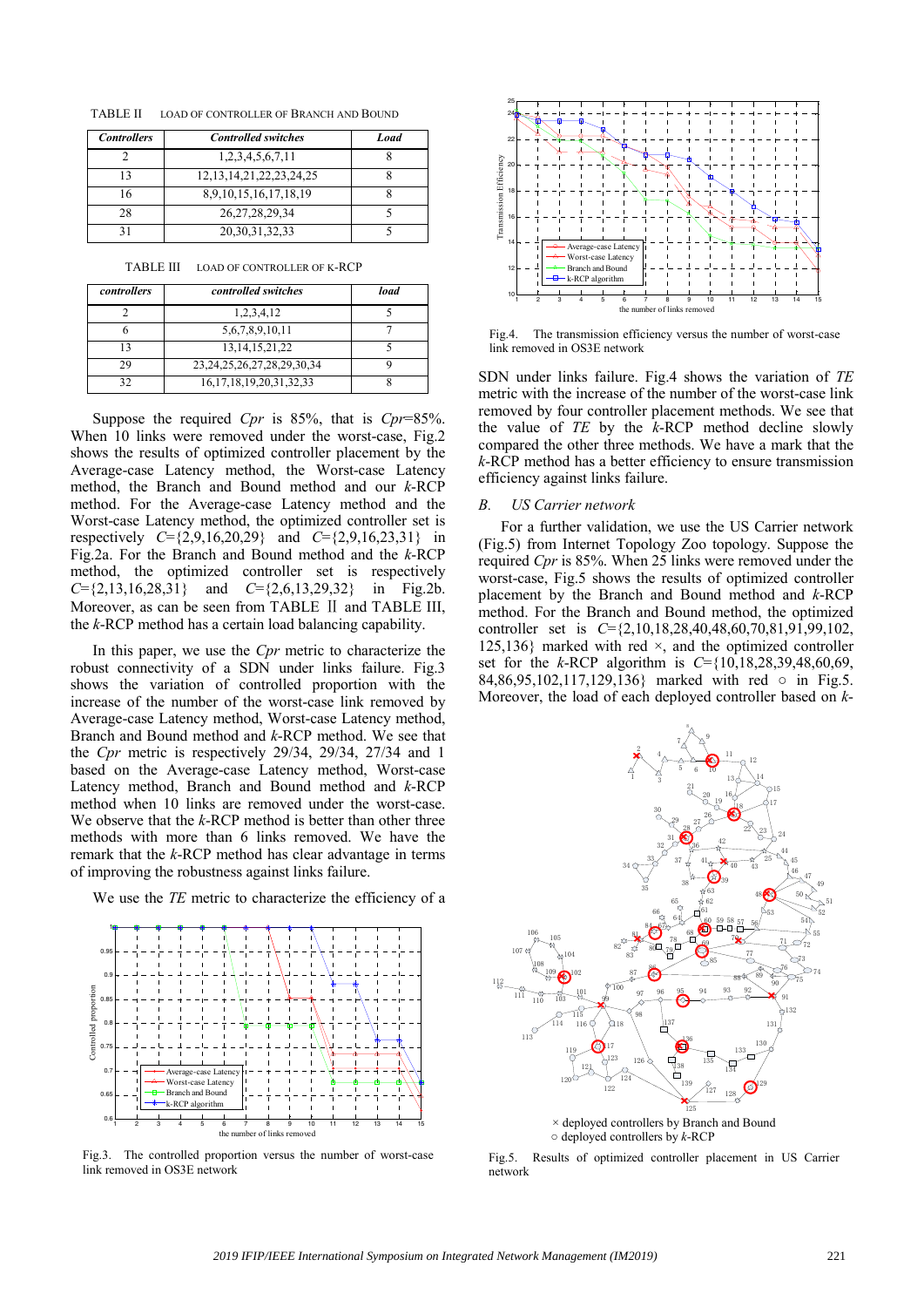

Fig.6. The controlled proportion versus the number of worst-case link removed in US Carrier network



Fig.7. The transmission efficiency versus the number of worst-case link removed in US Carrier network

RCP method is shown in Fig.5 with different shape.

Fig.6 shows the values of *Cpr*, and Fig.7 shows the *TE* value, with respect to the number of the worst-case links removed based on the Branch and Bound method and the *k*-RCP method. We can conclude that the *k*-RCP method has a certain advantage compared with the Branch and Bound method in improving robust connectivity against the worstcase links removed in Fig.6. In Fig.7, the value of *TE* metric by the Branch and Bound method is larger than the *k*-RCP method at the beginning. The reason is that the Branch and Bound method is an optimal algorithm traversing all the feasible solutions without considering the robustness. But as the number of links removed increase, the superiority of the *k*-RCP method with low time complexity is obvious.

Under considering both Fig.6 and Fig.7, we can find that the *k*-RCP algorithm can both effectively improve *Cpr* metric and enhance *TE* metric when *k* links fail. At the same time *k*-RCP algorithm has a lower time complexity.

In summary, from the analysis of Fig.2-7 and TABLE II-III, it can be concluded that *k*-RCP method can effectively improve the performance of SDN as removing link increases. Controlled proportion and transmission efficiency have been significantly improved by *k*-RCP algorithm, and controller load balance is also solved properly. In addition, the *k*-RCP algorithm has a lower time complexity compared with Branch and Bound algorithm.

# VI. CONCLUSION

This paper focuses on improving the robustness and efficiency of the software-defined network (SDN) against any *k*-links failure by optimized limited controllers placement. We propose the problem of robust controller placement against any *k*-links failure (*k*-RCP) optimization considering both network delay and load balancing. The *k*-RCP problem was first established an integer linear programming which optimally deployed the least controllers to meet the required controlled proportion against *k*-links failure. Then the integer linear programming model was relaxed, and its linear programming and dual programming models were further established. To solve the *k*-RCP problem, we develop an efficient *k*-RCP algorithm based on *k*-RCP dual programming model. Simulation results show that the *k*-RCP algorithm effectively improves the SDN robustness when considering network delay and load balancing. Furthermore it can significantly reduce time complexity of resolving *k*-RCP integer linear programming model directly.

## **References**

- [1] Z. Guo, M. Su, Y. Xu, Z. Duan, L. Wang, S. Hui, and H. J. Chao, "Improving the performance of load balancing in software-defined networks through load variance-based synchronization," Computer Networks, vol. 68, no. 11, pp. 95–109, 2014.
- [2] A. Krishnamurthy, S. P. Chandrabose, and A. Gember-Jacobson, "Pratyaastha: an efficient elastic distributed SDN control plane," in The Workshop on Hot Topics in Software Defined Networking, 2014, pp. 133–138.
- [3] S. Guo, S. Yang, Q. Li, and Y. Jiang, "Towards controller placement for robust software-defined networks," in IEEE International Performance Computing and Communications Conference, 2015, pp. 1–8.
- [4] B. Heller, R. Sherwood, and N. McKeown, "The controller placement problem," in Proceedings of the first workshop on Hot topics in software defined networks, 2012, pp. 7–12.
- [5] J. Liao, H. Sun, J. Wang, Q. Qi, K. Li, and T. Li, "Density cluster based approach for controller placement problem in large-scale software defined networkings," Computer Networks, vol. 112, pp. 24–35, 2017.
- [6] S. Lange, S. Gebert, T. Zinner, P. Tran-Gia, D. Hock, M. Jarschel, and M. Hoffmann, "Heuristic approaches to the controller placement problem in large scale SDN networks," IEEE Transactions on Network & Service Management, vol. 12, no. 1, pp. 4–17, 2015.
- [7] M. Karakus and A. Durresi, "Quality of service (qos) in software defined networking (sdn): A survey," Journal of Network and Computer Applications, vol. 80, pp. 200–218, 2017.
- [8] K. Y. Qin, C. H. Huang, C. H. Wang, X. Chen, "Balanced multiple controllers placement with latency and capacity bound in softwaredefined network," Journal on Communications, no. 37(11), pp. 90– 103, 2016.
- [9] G. Yao, J. Bi, Y. Li, and L. Guo, "On the capacitated controller placement problem in software defined networks," IEEE Communications Letters, vol. 18, no. 8, pp. 1339–1342, 2014.
- [10] D. Erickson, "The beacon openflow controller," in ACM SIGCOMM Workshop on Hot Topics in Software Defined Networking, 2013, pp. 13–18.
- [11] F. J. Ros and P. M. Ruiz, "On reliable controller placements in software-defined networks," Computer Communications, vol. 77, pp. 41–51, 2016.
- [12] F. J. Ros and P. M. Ruiz, "Five nines of southbound reliability in software-defined networks," in ACM SIGCOMM Workshop on Hot Topics in Software Defined Networking, 2014, pp. 31–36.
- [13] Y. Hu, W. Wang, X. Gong, and X. Que, "Reliability-aware controller placement for software-defined networks," in Ifip/ieee International Symposium on Integrated Network Management, 2013, pp. 672–675.
- [14] D. Hock, S. Gebert, M. Hartmann, T. Zinner, and P. Tran-Gia, "POCO-framework for pareto-optimal resilient controller placement in SDN-based core networks," 2014 IEEE Network Operations and Management Symposium (NOMS), pp. 1–2, 2014.
- [15] D. Hock, M. Hartmann, S. Gebert, M. Jarschel, T. Zinner, and P. Tran-Gia, "Pareto-optimal resilient controller placement in SDN-